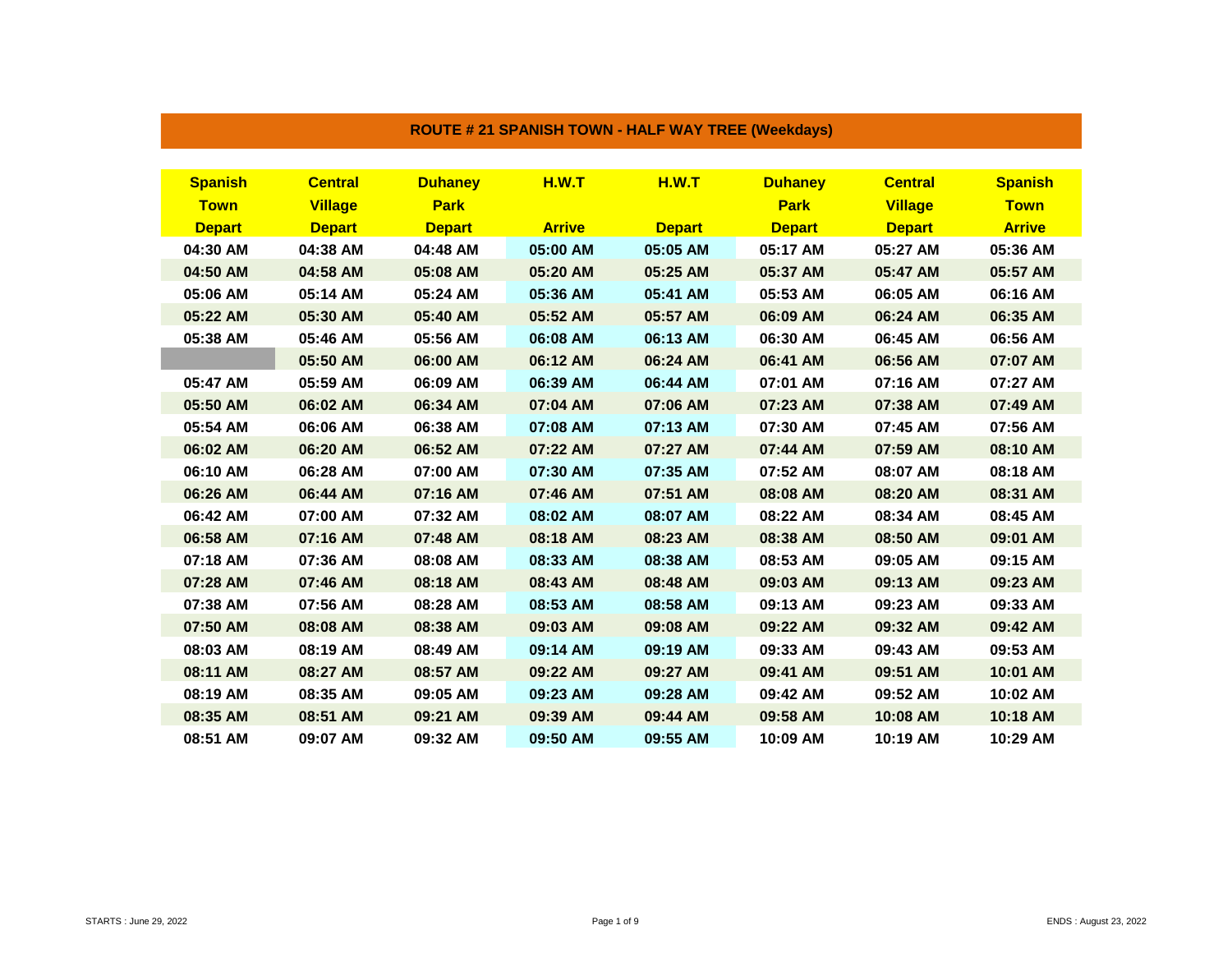| 09:07 AM | 09:22 AM | 09:47 AM | 10:05 AM | 10:10 AM | 10:24 AM | 10:34 AM | 10:44 AM |
|----------|----------|----------|----------|----------|----------|----------|----------|
| 09:23 AM | 09:38 AM | 10:03 AM | 10:21 AM | 10:26 AM | 10:40 AM | 10:50 AM | 11:00 AM |
| 09:31 AM | 09:46 AM | 10:11 AM | 10:29 AM | 10:34 AM | 10:48 AM | 10:58 AM | 11:08 AM |
| 09:39 AM | 09:54 AM | 10:19 AM | 10:37 AM | 10:42 AM | 10:56 AM | 11:06 AM | 11:16 AM |
| 09:49 AM | 10:04 AM | 10:29 AM | 10:47 AM | 10:52 AM | 11:06 AM | 11:16 AM | 11:26 AM |
| 09:55 AM | 10:10 AM | 10:35 AM | 10:53 AM | 10:58 AM | 11:12 AM | 11:22 AM | 11:32 AM |
| 10:03 AM | 10:18 AM | 10:43 AM | 11:01 AM | 11:06 AM | 11:20 AM | 11:30 AM | 11:40 AM |
| 10:11 AM | 10:26 AM | 10:51 AM | 11:09 AM | 11:14 AM | 11:28 AM | 11:38 AM | 11:48 AM |
| 10:26 AM | 10:41 AM | 11:06 AM | 11:24 AM | 11:29 AM | 11:43 AM | 11:53 AM | 12:03 PM |
| 10:41 AM | 10:56 AM | 11:21 AM | 11:39 AM | 11:44 AM | 11:58 AM | 12:08 PM | 12:19 PM |
| 10:56 AM | 11:11 AM | 11:36 AM | 11:54 AM | 11:59 AM | 12:13 PM | 12:23 PM | 12:34 PM |
| 11:11 AM | 11:26 AM | 11:51 AM | 12:09 PM | 12:14 PM | 12:34 PM | 12:44 PM | 12:55 PM |
| 11:18 AM | 11:33 AM | 11:58 AM | 12:16 PM | 12:21 PM | 12:41 PM | 12:51 PM | 01:02 PM |
| 11:26 AM | 11:41 AM | 12:06 PM | 12:24 PM | 12:29 PM | 12:49 PM | 12:59 PM | 01:10 PM |
| 11:33 AM | 11:48 AM | 12:13 PM | 12:31 PM | 12:36 PM | 12:56 PM | 01:06 PM | 01:17 PM |
| 11:41 AM | 11:56 AM | 12:21 PM | 12:39 PM | 12:44 PM | 01:04 PM | 01:14 PM | 01:25 PM |
| 11:48 AM | 12:03 PM | 12:23 PM | 12:41 PM | 12:46 PM | 01:06 PM | 01:16 PM | 01:27 PM |
| 11:56 AM | 12:11 PM | 12:31 PM | 12:49 PM | 12:54 PM | 01:14 PM | 01:24 PM | 01:35 PM |
| 12:11 PM | 12:28 PM | 12:48 PM | 01:06 PM | 01:11 PM | 01:31 PM | 01:41 PM | 01:52 PM |
| 12:26 PM | 12:43 PM | 01:03 PM | 01:21 PM | 01:26 PM | 01:46 PM | 01:56 PM | 02:07 PM |
| 12:41 PM | 12:58 PM | 01:18 PM | 01:36 PM | 01:41 PM | 02:01 PM | 02:11 PM | 02:22 PM |
| 12:57 PM | 01:14 PM | 01:34 PM | 01:52 PM | 01:57 PM | 02:17 PM | 02:27 PM | 02:38 PM |
| 01:05 PM | 01:22 PM | 01:42 PM | 02:00 PM | 02:05 PM | 02:25 PM | 02:35 PM | 02:46 PM |
| 01:13 PM | 01:30 PM | 01:50 PM | 02:08 PM | 02:13 PM | 02:33 PM | 02:43 PM | 02:54 PM |
| 01:21 PM | 01:38 PM | 01:58 PM | 02:16 PM | 02:21 PM | 02:41 PM | 02:51 PM | 03:02 PM |
| 01:29 PM | 01:46 PM | 02:06 PM | 02:24 PM | 02:29 PM | 02:49 PM | 02:59 PM | 03:10 PM |
| 01:37 PM | 01:54 PM | 02:14 PM | 02:32 PM | 02:37 PM | 02:57 PM | 03:07 PM | 03:18 PM |
| 01:45 PM | 02:02 PM | 02:22 PM | 02:40 PM | 02:45 PM | 03:05 PM | 03:15 PM | 03:26 PM |
|          |          |          |          |          |          |          |          |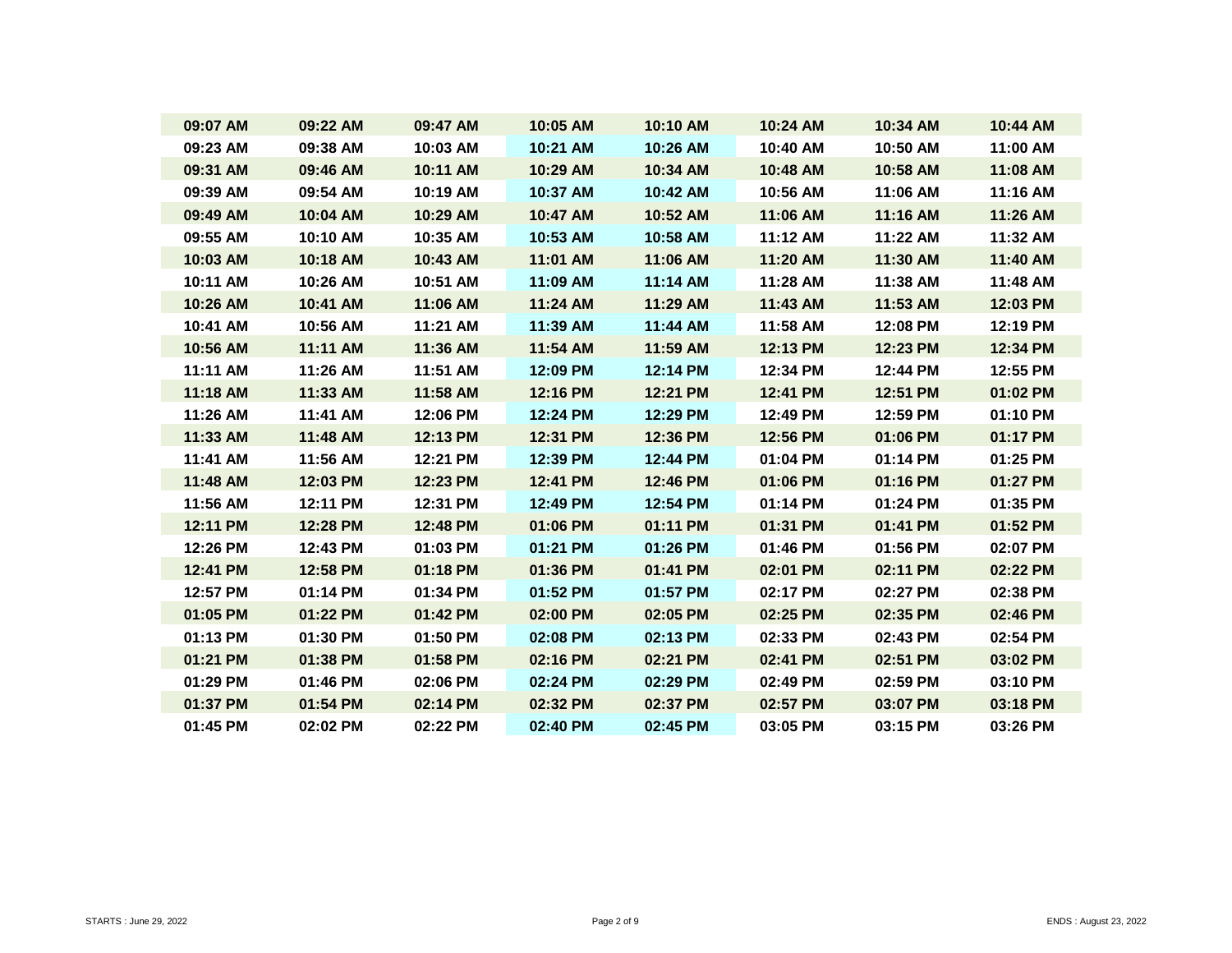| 02:01 PM | 02:18 PM | 02:38 PM | 02:56 PM | 03:01 PM | 03:21 PM | 03:31 PM | 03:42 PM |
|----------|----------|----------|----------|----------|----------|----------|----------|
| 02:17 PM | 02:34 PM | 02:54 PM | 03:12 PM | 03:17 PM | 03:37 PM | 03:47 PM | 03:58 PM |
| 02:33 PM | 02:50 PM | 03:10 PM | 03:28 PM | 03:33 PM | 03:53 PM | 04:03 PM | 04:15 PM |
| 02:49 PM | 03:06 PM | 03:26 PM | 03:44 PM | 03:49 PM | 04:09 PM | 04:29 PM | 04:41 PM |
| 02:57 PM | 03:14 PM | 03:34 PM | 03:52 PM | 03:57 PM | 04:27 PM | 04:47 PM | 04:59 PM |
| 03:05 PM | 03:22 PM | 03:42 PM | 04:00 PM | 04:04 PM | 04:34 PM | 04:54 PM | 05:06 PM |
| 03:13 PM | 03:30 PM | 03:50 PM | 04:08 PM | 04:12 PM | 04:42 PM | 05:02 PM | 05:14 PM |
| 03:21 PM | 03:38 PM | 03:58 PM | 04:18 PM | 04:22 PM | 04:52 PM | 05:12 PM | 05:24 PM |
| 03:29 PM | 03:46 PM | 04:06 PM | 04:26 PM | 04:30 PM | 05:00 PM | 05:20 PM | 05:32 PM |
| 03:37 PM | 03:54 PM | 04:14 PM | 04:34 PM | 04:39 PM | 05:09 PM | 05:29 PM | 05:41 PM |
| 03:55 PM | 04:12 PM | 04:27 PM | 04:47 PM | 04:52 PM | 05:22 PM | 05:42 PM | 05:54 PM |
| 04:13 PM | 04:33 PM | 04:48 PM | 05:08 PM | 05:13 PM | 05:43 PM | 06:03 PM | 06:15 PM |
| 04:31 PM | 04:51 PM | 05:06 PM | 05:26 PM | 05:31 PM | 06:01 PM | 06:21 PM | 06:33 PM |
| 04:49 PM | 05:09 PM | 05:24 PM | 05:44 PM | 05:49 PM | 06:19 PM | 06:39 PM | 06:54 PM |
| 05:01 PM | 05:21 PM | 05:36 PM | 05:56 PM | 06:01 PM | 06:31 PM | 06:46 PM | 07:01 PM |
| 05:09 PM | 05:29 PM | 05:44 PM | 06:04 PM | 06:09 PM | 06:39 PM | 06:54 PM | 07:09 PM |
| 05:18 PM | 05:38 PM | 05:53 PM | 06:13 PM | 06:18 PM | 06:48 PM | 07:03 PM | 07:18 PM |
| 05:27 PM | 05:47 PM | 06:02 PM | 06:22 PM | 06:27 PM | 06:57 PM | 07:12 PM | 07:27 PM |
| 05:36 PM | 05:56 PM | 06:11 PM | 06:31 PM | 06:36 PM | 07:01 PM | 07:16 PM | 07:31 PM |
| 05:45 PM | 06:05 PM | 06:20 PM | 06:40 PM | 06:45 PM | 07:10 PM | 07:25 PM | 07:40 PM |
| 06:03 PM | 06:23 PM | 06:38 PM | 06:58 PM | 07:03 PM | 07:28 PM | 07:43 PM | 07:58 PM |
| 06:21 PM | 06:41 PM | 06:51 PM | 07:11 PM | 07:16 PM | 07:41 PM | 07:56 PM | 08:11 PM |
| 06:39 PM | 06:59 PM | 07:09 PM | 07:29 PM | 07:34 PM | 07:59 PM | 08:14 PM | 08:26 PM |
| 06:57 PM | 07:17 PM | 07:27 PM | 07:47 PM | 07:52 PM | 08:17 PM | 08:26 PM | 08:38 PM |
| 07:06 PM | 07:26 PM | 07:36 PM | 07:56 PM | 08:01 PM | 08:16 PM | 08:25 PM | 08:37 PM |
| 07:15 PM | 07:35 PM | 07:45 PM | 08:05 PM | 08:10 PM | 08:25 PM | 08:34 PM | 08:46 PM |
| 07:24 PM | 07:44 PM | 07:54 PM | 08:14 PM | 08:19 PM | 08:34 PM | 08:43 PM | 08:55 PM |
| 07:33 PM | 07:53 PM | 08:03 PM | 08:18 PM | 08:23 PM | 08:38 PM | 08:47 PM | 08:59 PM |
| 07:51 PM | 08:11 PM | 08:21 PM | 08:36 PM | 08:41 PM | 08:56 PM | 09:05 PM | 09:17 PM |
|          |          |          |          | 08:50 PM | 09:05 PM | 09:14 PM | 09:23 PM |
| 08:09 PM | 08:24 PM | 08:34 PM | 08:49 PM | 08:54 PM | 09:09 PM | 09:18 PM | 09:27 PM |
| 08:27 PM | 08:42 PM | 08:52 PM | 09:07 PM | 09:12 PM | 09:24 PM | 09:32 PM | 09:41 PM |
| 08:45 PM | 09:00 PM | 09:10 PM | 09:25 PM | 09:30 PM | 09:42 PM | 09:50 PM | 09:59 PM |
| 09:15 PM | 09:25 PM | 09:34 PM | 09:45 PM | 09:50 PM | 10:02 PM | 10:10 PM | 10:19 PM |
| 09:30 PM | 09:40 PM | 09:49 PM | 10:00 PM | 10:05 PM | 10:17 PM | 10:25 PM | 10:34 PM |
| 10:00 PM | 10:10 PM | 10:19 PM | 10:30 PM | 10:40 PM | 10:52 PM | 11:00 PM | 11:09 PM |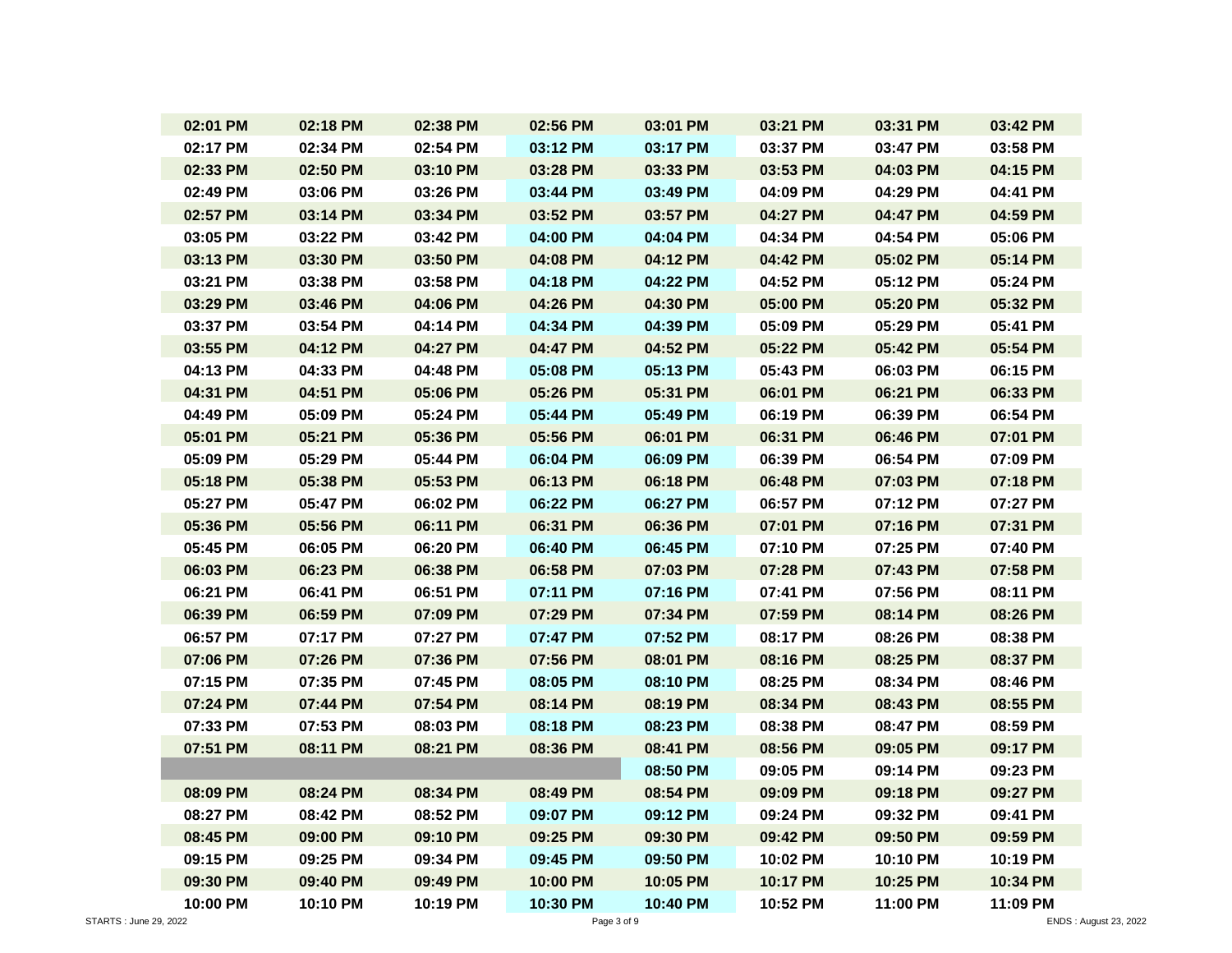| <b>Spanish</b> | <b>Central</b> | <b>Duhaney</b> | <b>H.W.T</b>  | H.W.T         | <b>Duhaney</b> | <b>Central</b> | <b>Spanish</b> |
|----------------|----------------|----------------|---------------|---------------|----------------|----------------|----------------|
| <b>Town</b>    | <b>Village</b> | <b>Park</b>    |               |               | <b>Park</b>    | <b>Village</b> | <b>Town</b>    |
| <b>Depart</b>  | <b>Depart</b>  | <b>Depart</b>  | <b>Arrive</b> | <b>Depart</b> | <b>Depart</b>  | <b>Depart</b>  | <b>Arrive</b>  |
| 05:00 AM       |                | 05:20 AM       | 05:47 AM      | 05:52 AM      | 06:22 AM       |                | 06:37 AM       |
| 05:25 AM       |                | 05:45 AM       | 06:12 AM      | 06:17 AM      | 06:47 AM       |                | 07:02 AM       |
| 05:43 AM       |                | 06:03 AM       | 06:30 AM      | 06:35 AM      | 07:05 AM       |                | 07:20 AM       |
| 05:54 AM       |                | 06:14 AM       | 06:41 AM      | 06:46 AM      | 07:16 AM       |                | 07:31 AM       |
| 06:12 AM       |                | 06:35 AM       | 07:02 AM      | 07:07 AM      | 07:37 AM       |                | 07:52 AM       |
| 06:30 AM       |                | 06:53 AM       | 07:20 AM      | 07:25 AM      | 07:55 AM       |                | 08:10 AM       |
| 06:48 AM       |                | 07:11 AM       | 07:38 AM      | 07:43 AM      | 08:13 AM       |                | 08:28 AM       |
| 07:06 AM       |                | 07:29 AM       | 07:56 AM      | 08:01 AM      | 08:31 AM       |                | 08:46 AM       |
| 07:24 AM       |                | 07:47 AM       | 08:14 AM      | 08:19 AM      | 08:49 AM       |                | 09:04 AM       |
| 07:42 AM       |                | 08:05 AM       | 08:32 AM      | 08:37 AM      | 09:07 AM       |                | 09:22 AM       |
| 08:00 AM       |                | 08:23 AM       | 08:50 AM      | 08:55 AM      | 09:25 AM       |                | 09:40 AM       |
| 08:18 AM       |                | 08:41 AM       | 09:08 AM      | 09:13 AM      | 09:43 AM       |                | 09:58 AM       |
| 08:36 AM       |                | 08:59 AM       | 09:26 AM      | 09:31 AM      | 10:01 AM       |                | 10:16 AM       |
| 08:54 AM       |                | 09:17 AM       | 09:44 AM      | 09:49 AM      | 10:19 AM       |                | 10:34 AM       |
| 09:12 AM       |                | 09:35 AM       | 10:02 AM      | 10:07 AM      | 10:37 AM       |                | 10:52 AM       |
| 09:30 AM       |                | 09:53 AM       | 10:20 AM      | 10:25 AM      | 10:55 AM       |                | 11:10 AM       |
| 09:48 AM       |                | 10:11 AM       | 10:38 AM      | 10:43 AM      | 11:13 AM       |                | 11:28 AM       |
| 10:06 AM       |                | 10:29 AM       | 10:56 AM      | 11:01 AM      | 11:31 AM       |                | 11:46 AM       |
| 10:24 AM       |                | 10:47 AM       | 11:14 AM      | 11:19 AM      | 11:49 AM       |                | 12:04 PM       |
| 10:42 AM       |                | 11:05 AM       | 11:32 AM      | 11:37 AM      | 12:07 PM       |                | 12:22 PM       |
| 11:00 AM       |                | 11:23 AM       | 11:50 AM      | 11:55 AM      | 12:25 PM       |                | 12:40 PM       |
| 11:18 AM       |                | 11:41 AM       | 12:08 PM      | 12:13 PM      | 12:43 PM       |                | 12:58 PM       |
| 11:36 AM       |                | 11:59 AM       | 12:26 PM      | 12:31 PM      | 01:01 PM       |                | 01:16 PM       |
| 11:54 AM       |                | 12:17 PM       | 12:44 PM      | 12:49 PM      | 01:19 PM       |                | 01:34 PM       |

## **ROUTE # 21 SPANISH TOWN - HALF WAY TREE (Saturdays)**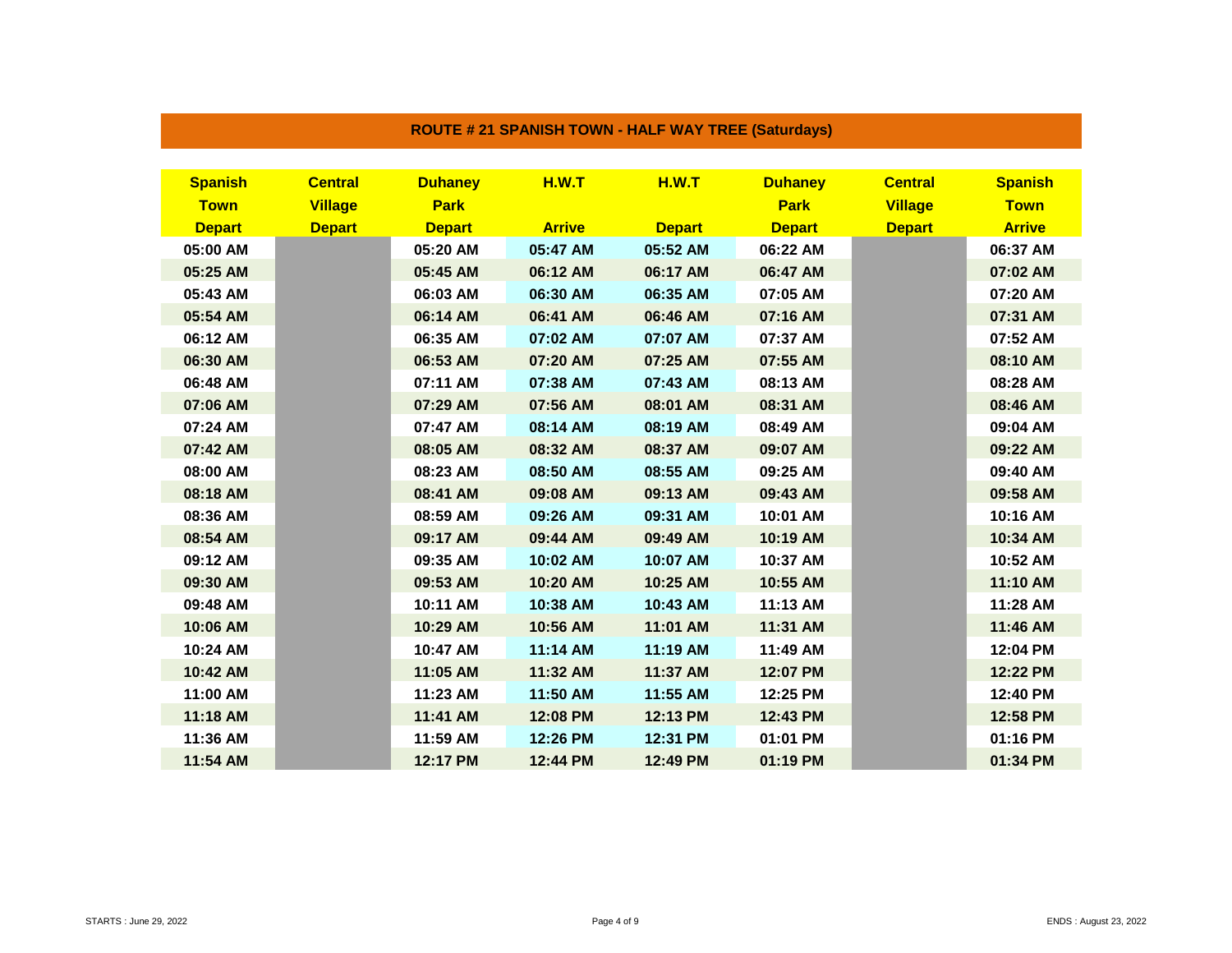| 12:12 PM | 12:35 PM | 01:02 PM | 01:07 PM | 01:37 PM |
|----------|----------|----------|----------|----------|
| 12:30 PM | 12:53 PM | 01:20 PM | 01:25 PM | 01:55 PM |
| 12:48 PM | 01:11 PM | 01:38 PM | 01:43 PM | 02:13 PM |
| 01:06 PM | 01:29 PM | 01:56 PM | 02:01 PM | 02:31 PM |
| 01:24 PM | 01:47 PM | 02:14 PM | 02:19 PM | 02:49 PM |
| 01:42 PM | 02:05 PM | 02:32 PM | 02:37 PM | 03:07 PM |
| 02:00 PM | 02:23 PM | 02:50 PM | 02:55 PM | 03:25 PM |
| 02:18 PM | 02:41 PM | 03:08 PM | 03:13 PM | 03:43 PM |
| 02:36 PM | 02:59 PM | 03:26 PM | 03:31 PM | 04:01 PM |
| 02:54 PM | 03:17 PM | 03:44 PM | 03:49 PM | 04:19 PM |
| 03:12 PM | 03:35 PM | 04:02 PM | 04:07 PM | 04:37 PM |
| 03:30 PM | 03:53 PM | 04:20 PM | 04:25 PM | 04:55 PM |
| 03:48 PM | 04:11 PM | 04:38 PM | 04:43 PM | 05:13 PM |
| 04:06 PM | 04:29 PM | 04:56 PM | 05:01 PM | 05:31 PM |
| 04:24 PM | 04:47 PM | 05:14 PM | 05:19 PM | 05:49 PM |
| 04:42 PM | 05:05 PM | 05:32 PM | 05:37 PM | 06:07 PM |
| 05:00 PM | 05:23 PM | 05:50 PM | 05:55 PM | 06:25 PM |
| 05:18 PM | 05:41 PM | 06:08 PM | 06:13 PM | 06:43 PM |
| 05:36 PM | 05:59 PM | 06:26 PM | 06:31 PM | 07:01 PM |
| 05:54 PM | 06:17 PM | 06:44 PM | 06:49 PM | 07:19 PM |
| 06:12 PM | 06:35 PM | 07:02 PM | 07:07 PM | 07:37 PM |
| 06:30 PM | 06:53 PM | 07:20 PM | 07:25 PM | 07:55 PM |
| 06:48 PM | 07:11 PM | 07:38 PM | 07:43 PM | 08:08 PM |
| 07:06 PM | 07:29 PM | 07:56 PM | 08:01 PM | 08:26 PM |
| 07:24 PM | 07:47 PM | 08:07 PM | 08:12 PM | 08:37 PM |
| 07:42 PM | 08:02 PM | 08:22 PM | 08:27 PM | 08:52 PM |
| 08:00 PM | 08:20 PM | 08:40 PM | 08:45 PM | 09:10 PM |
| 08:18 PM | 08:38 PM | 08:58 PM | 09:03 PM | 09:28 PM |
| 08:36 PM | 08:56 PM | 09:16 PM | 09:21 PM | 09:46 PM |
| 08:54 PM | 09:14 PM | 09:34 PM | 09:39 PM | 10:04 PM |
| 09:12 PM | 09:32 PM | 09:52 PM | 10:00 PM | 10:25 PM |
| 09:30 PM | 09:50 PM | 10:10 PM | 10:15 PM | 10:40 PM |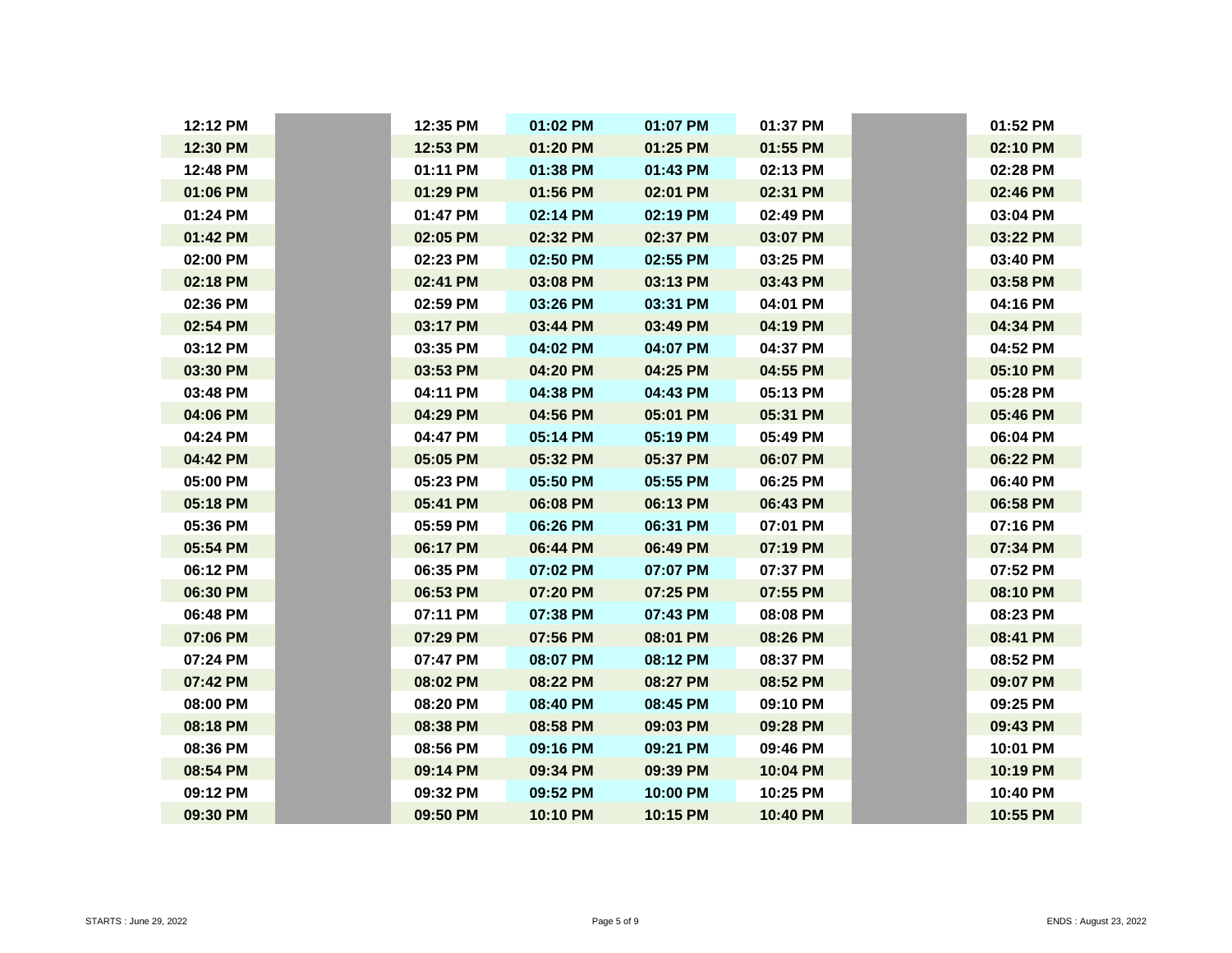| <b>Spanish</b> | <b>Central</b> | <b>Duhaney</b> | H.W.T         | H.W.T         | <b>Duhaney</b> | <b>Central</b> | <b>Spanish</b> |
|----------------|----------------|----------------|---------------|---------------|----------------|----------------|----------------|
| <b>Town</b>    | <b>Village</b> | <b>Park</b>    |               |               | <b>Park</b>    | <b>Village</b> | <b>Town</b>    |
| <b>Depart</b>  | <b>Depart</b>  | <b>Depart</b>  | <b>Arrive</b> | <b>Depart</b> | <b>Depart</b>  | <b>Depart</b>  | <b>Arrive</b>  |
| 05:00 AM       | 05:08 AM       | 05:19 AM       | 05:34 AM      | 05:39 AM      | 05:54 AM       | 06:06 AM       | 06:14 AM       |
| 05:20 AM       | 05:28 AM       | 05:39 AM       | 05:54 AM      | 05:59 AM      | 06:14 AM       | 06:26 AM       | 06:34 AM       |
| 05:40 AM       | 05:48 AM       | 05:59 AM       | 06:14 AM      | 06:19 AM      | 06:34 AM       | 06:49 AM       | 06:59 AM       |
| 05:55 AM       | 06:03 AM       | 06:14 AM       | 06:29 AM      | 06:34 AM      | 06:49 AM       | 07:04 AM       | 07:14 AM       |
| 06:10 AM       | 06:18 AM       | 06:29 AM       | 06:44 AM      | 06:47 AM      | 07:02 AM       | 07:17 AM       | 07:27 AM       |
| 06:25 AM       | 06:33 AM       | 06:45 AM       | 07:03 AM      | 07:06 AM      | 07:21 AM       | 07:36 AM       | 07:46 AM       |
| 06:43 AM       | 06:53 AM       | 07:05 AM       | 07:23 AM      | 07:26 AM      | 07:41 AM       | 07:56 AM       | 08:06 AM       |
| 07:01 AM       | 07:11 AM       | 07:23 AM       | 07:41 AM      | 07:44 AM      | 07:59 AM       | 08:14 AM       | 08:24 AM       |
| 07:19 AM       | 07:29 AM       | 07:41 AM       | 07:59 AM      | 08:02 AM      | 08:17 AM       | 08:32 AM       | 08:42 AM       |
| 07:37 AM       | 07:47 AM       | 07:59 AM       | 08:17 AM      | 08:20 AM      | 08:35 AM       | 08:50 AM       | 09:00 AM       |
| 07:55 AM       | 08:05 AM       | 08:17 AM       | 08:35 AM      | 08:38 AM      | 08:53 AM       | 09:08 AM       | 09:18 AM       |
| 08:13 AM       | 08:23 AM       | 08:35 AM       | 08:53 AM      | 08:56 AM      | 09:11 AM       | 09:26 AM       | 09:36 AM       |
| 08:31 AM       | 08:41 AM       | 08:53 AM       | 09:11 AM      | 09:14 AM      | 09:29 AM       | 09:44 AM       | 09:54 AM       |
| 08:49 AM       | 08:59 AM       | 09:11 AM       | 09:29 AM      | 09:32 AM      | 09:50 AM       | 10:05 AM       | 10:15 AM       |
| 09:07 AM       | 09:17 AM       | 09:29 AM       | 09:47 AM      | 09:52 AM      | 10:10 AM       | 10:25 AM       | 10:35 AM       |
| 09:25 AM       | 09:35 AM       | 09:47 AM       | 10:05 AM      | 10:10 AM      | 10:28 AM       | 10:43 AM       | 10:53 AM       |
| 09:43 AM       | 09:53 AM       | 10:05 AM       | 10:23 AM      | 10:28 AM      | 10:46 AM       | 11:01 AM       | 11:11 AM       |
| 10:01 AM       | 10:11 AM       | 10:23 AM       | 10:41 AM      | 10:46 AM      | 11:04 AM       | 11:19 AM       | 11:29 AM       |
| 10:19 AM       | 10:29 AM       | 10:41 AM       | 10:59 AM      | 11:04 AM      | 11:22 AM       | 11:37 AM       | 11:47 AM       |
| 10:37 AM       | 10:47 AM       | 10:59 AM       | 11:17 AM      | 11:22 AM      | 11:40 AM       | 11:55 AM       | 12:05 PM       |
| 10:55 AM       | 11:05 AM       | 11:17 AM       | 11:35 AM      | 11:40 AM      | 11:58 AM       | 12:13 PM       | 12:23 PM       |
| 11:13 AM       | 11:23 AM       | 11:35 AM       | 11:53 AM      | 11:58 AM      | 12:16 PM       | 12:31 PM       | 12:41 PM       |
| 11:31 AM       | 11:41 AM       | 11:53 AM       | 12:11 PM      | 12:16 PM      | 12:34 PM       | 12:49 PM       | 12:59 PM       |
| 11:49 AM       | 11:59 AM       | 12:11 PM       | 12:29 PM      | 12:34 PM      | 12:52 PM       | 01:07 PM       | 01:17 PM       |
| 12:07 PM       | 12:17 PM       | 12:29 PM       | 12:47 PM      | 12:52 PM      | 01:10 PM       | 01:25 PM       | 01:35 PM       |

## **ROUTE # 21 SPANISH TOWN - HALF WAY TREE (Sundays)**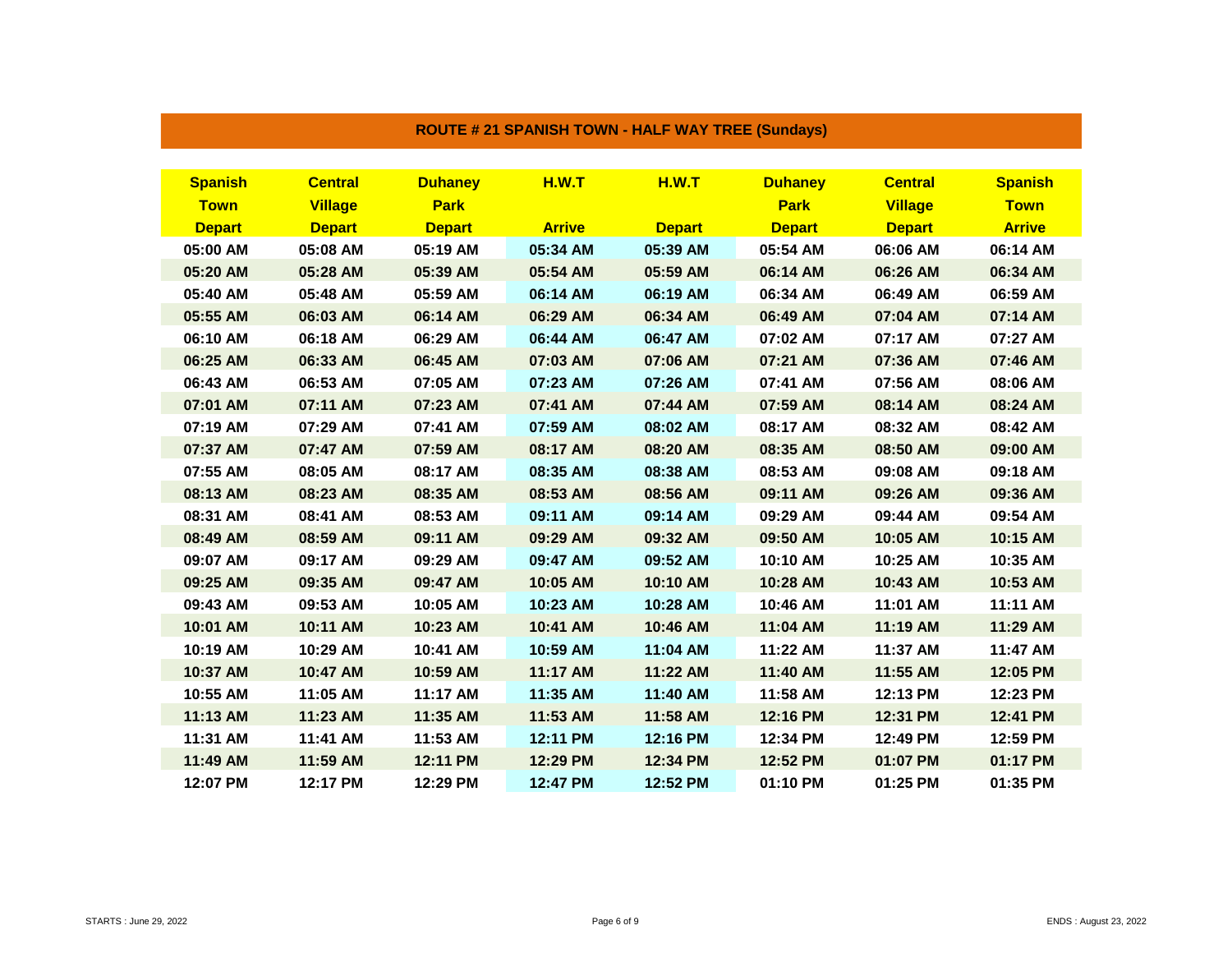| 12:25 PM | 12:35 PM | 12:47 PM | 01:05 PM | 01:10 PM | 01:28 PM | 01:43 PM | 01:53 PM |
|----------|----------|----------|----------|----------|----------|----------|----------|
| 12:43 PM | 12:53 PM | 01:05 PM | 01:23 PM | 01:28 PM | 01:46 PM | 02:01 PM | 02:11 PM |
| 01:01 PM | 01:11 PM | 01:23 PM | 01:41 PM | 01:46 PM | 02:04 PM | 02:19 PM | 02:29 PM |
| 01:19 PM | 01:29 PM | 01:41 PM | 01:59 PM | 02:04 PM | 02:22 PM | 02:37 PM | 02:47 PM |
| 01:37 PM | 01:47 PM | 01:59 PM | 02:17 PM | 02:22 PM | 02:40 PM | 02:55 PM | 03:05 PM |
| 01:55 PM | 02:05 PM | 02:17 PM | 02:35 PM | 02:40 PM | 02:58 PM | 03:13 PM | 03:23 PM |
| 02:13 PM | 02:23 PM | 02:35 PM | 02:53 PM | 02:58 PM | 03:16 PM | 03:31 PM | 03:41 PM |
| 02:31 PM | 02:41 PM | 02:53 PM | 03:11 PM | 03:16 PM | 03:31 PM | 03:46 PM | 03:56 PM |
| 02:49 PM | 02:59 PM | 03:11 PM | 03:29 PM | 03:34 PM | 03:49 PM | 04:04 PM | 04:14 PM |
| 03:07 PM | 03:17 PM | 03:29 PM | 03:47 PM | 03:52 PM | 04:07 PM | 04:22 PM | 04:32 PM |
| 03:25 PM | 03:35 PM | 03:47 PM | 04:05 PM | 04:10 PM | 04:25 PM | 04:40 PM | 04:50 PM |
| 03:43 PM | 03:53 PM | 04:05 PM | 04:23 PM | 04:28 PM | 04:43 PM | 04:58 PM | 05:08 PM |
| 04:01 PM | 04:11 PM | 04:23 PM | 04:41 PM | 04:46 PM | 05:01 PM | 05:16 PM | 05:26 PM |
| 04:19 PM | 04:29 PM | 04:41 PM | 04:59 PM | 05:04 PM | 05:19 PM | 05:34 PM | 05:44 PM |
| 04:37 PM | 04:47 PM | 04:59 PM | 05:17 PM | 05:22 PM | 05:37 PM | 05:52 PM | 06:02 PM |
| 04:55 PM | 05:05 PM | 05:17 PM | 05:35 PM | 05:40 PM | 05:55 PM | 06:10 PM | 06:20 PM |
| 05:13 PM | 05:23 PM | 05:35 PM | 05:53 PM | 05:58 PM | 06:13 PM | 06:28 PM | 06:38 PM |
| 05:31 PM | 05:41 PM | 05:53 PM | 06:11 PM | 06:16 PM | 06:31 PM | 06:46 PM | 06:56 PM |
| 05:49 PM | 05:59 PM | 06:11 PM | 06:29 PM | 06:34 PM | 06:49 PM | 07:04 PM | 07:14 PM |
| 06:07 PM | 06:17 PM | 06:29 PM | 06:47 PM | 06:52 PM | 07:07 PM | 07:19 PM | 07:29 PM |
| 06:25 PM | 06:35 PM | 06:47 PM | 07:05 PM | 07:10 PM | 07:25 PM | 07:37 PM | 07:47 PM |
| 06:43 PM | 06:53 PM | 07:05 PM | 07:22 PM | 07:32 PM | 07:47 PM | 07:59 PM | 08:09 PM |
| 07:01 PM | 07:11 PM | 07:23 PM | 07:40 PM | 07:50 PM | 08:05 PM | 08:17 PM | 08:27 PM |
| 07:19 PM | 07:29 PM | 07:41 PM | 07:58 PM | 08:08 PM | 08:23 PM | 08:35 PM | 08:45 PM |
| 07:37 PM | 07:47 PM | 07:59 PM | 08:16 PM | 08:31 PM | 08:46 PM | 08:58 PM | 09:08 PM |
| 07:59 PM | 08:09 PM | 08:21 PM | 08:38 PM | 08:48 PM | 09:03 PM | 09:15 PM | 09:25 PM |
| 08:21 PM | 08:31 PM | 08:43 PM | 09:00 PM | 09:10 PM | 09:25 PM | 09:37 PM | 09:47 PM |
| 08:43 PM | 08:53 PM | 09:05 PM | 09:22 PM | 09:32 PM | 09:47 PM | 09:59 PM | 10:09 PM |
| 09:05 PM | 09:15 PM | 09:27 PM | 09:44 PM | 09:54 PM | 10:09 PM | 10:21 PM | 10:31 PM |
| 09:30 PM | 09:40 PM | 09:52 PM | 10:09 PM | 10:15 PM | 10:30 PM | 10:42 PM | 10:52 PM |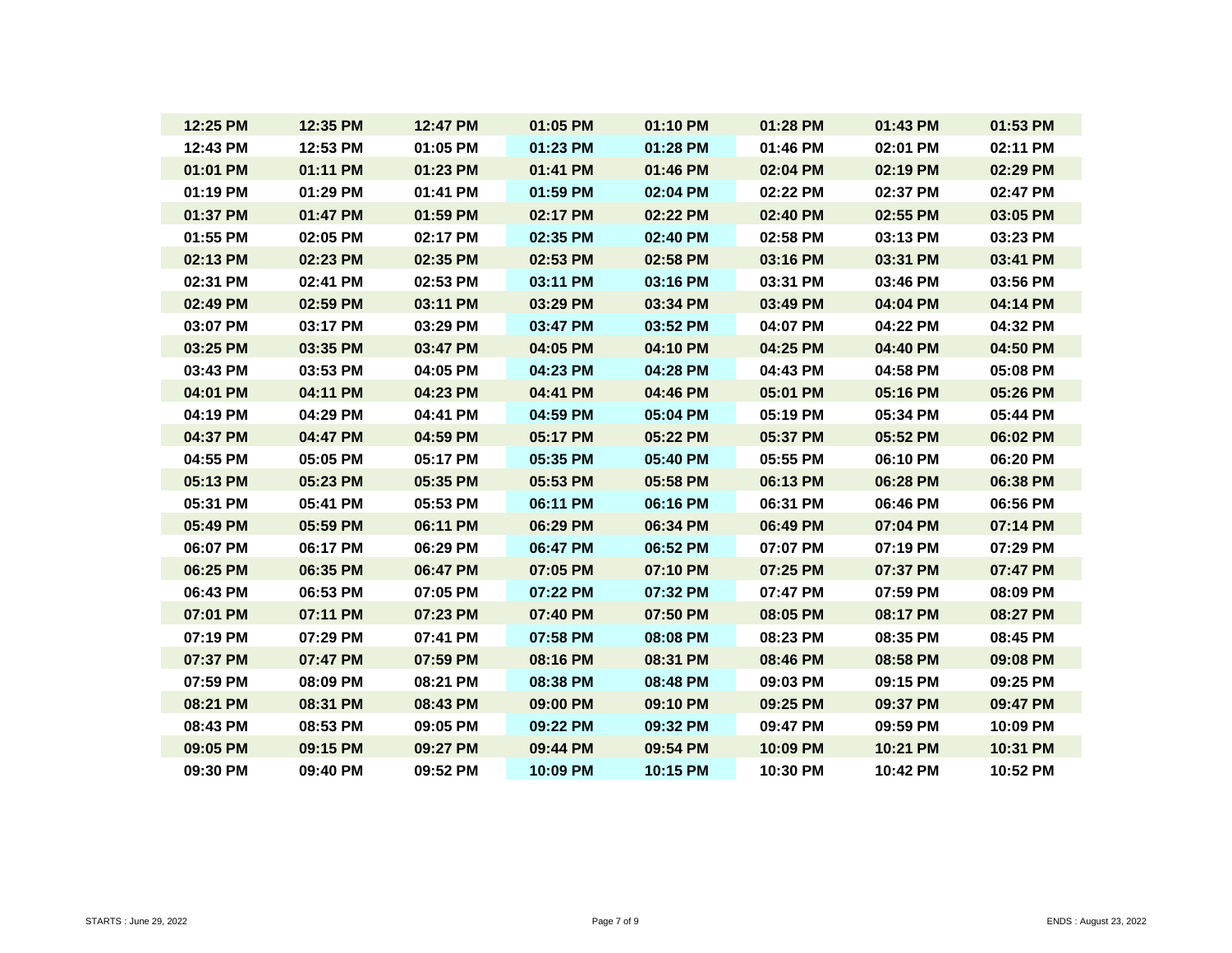| <b>Spanish</b> | <b>Central</b> | <b>Duhaney</b> | <b>H.W.T</b>  | <b>H.W.T</b>  | <b>Duhaney</b> | <b>Central</b> | <b>Spanish</b> |
|----------------|----------------|----------------|---------------|---------------|----------------|----------------|----------------|
| <b>Town</b>    | <b>Village</b> | <b>Park</b>    |               |               | <b>Park</b>    | <b>Village</b> | <b>Town</b>    |
| <b>Depart</b>  | <b>Depart</b>  | <b>Depart</b>  | <b>Arrive</b> | <b>Depart</b> | <b>Depart</b>  | <b>Depart</b>  | <b>Arrive</b>  |
| 05:00 AM       | 05:08 AM       | 05:19 AM       | 05:34 AM      | 05:39 AM      | 05:54 AM       | 06:06 AM       | 06:14 AM       |
| 05:20 AM       | 05:28 AM       | 05:39 AM       | 05:54 AM      | 05:59 AM      | 06:14 AM       | 06:26 AM       | 06:34 AM       |
| 05:40 AM       | 05:48 AM       | 05:59 AM       | 06:14 AM      | 06:19 AM      | 06:34 AM       | 06:49 AM       | 06:59 AM       |
| 05:55 AM       | 06:03 AM       | 06:14 AM       | 06:29 AM      | 06:34 AM      | 06:49 AM       | 07:04 AM       | 07:14 AM       |
| 06:10 AM       | 06:18 AM       | 06:29 AM       | 06:44 AM      | 06:47 AM      | 07:02 AM       | 07:17 AM       | 07:27 AM       |
| 06:25 AM       | 06:33 AM       | 06:45 AM       | 07:03 AM      | 07:06 AM      | 07:21 AM       | 07:36 AM       | 07:46 AM       |
| 06:43 AM       | 06:53 AM       | 07:05 AM       | 07:23 AM      | 07:26 AM      | 07:41 AM       | 07:56 AM       | 08:06 AM       |
| 07:01 AM       | 07:11 AM       | 07:23 AM       | 07:41 AM      | 07:44 AM      | 07:59 AM       | 08:14 AM       | 08:24 AM       |
| 07:19 AM       | 07:29 AM       | 07:41 AM       | 07:59 AM      | 08:02 AM      | 08:17 AM       | 08:32 AM       | 08:42 AM       |
| 07:37 AM       | 07:47 AM       | 07:59 AM       | 08:17 AM      | 08:20 AM      | 08:35 AM       | 08:50 AM       | 09:00 AM       |
| 07:55 AM       | 08:05 AM       | 08:17 AM       | 08:35 AM      | 08:38 AM      | 08:53 AM       | 09:08 AM       | 09:18 AM       |
| 08:13 AM       | 08:23 AM       | 08:35 AM       | 08:53 AM      | 08:56 AM      | 09:11 AM       | 09:26 AM       | 09:36 AM       |
| 08:31 AM       | 08:41 AM       | 08:53 AM       | 09:11 AM      | 09:14 AM      | 09:29 AM       | 09:44 AM       | 09:54 AM       |
| 08:49 AM       | 08:59 AM       | 09:11 AM       | 09:29 AM      | 09:32 AM      | 09:50 AM       | 10:05 AM       | 10:15 AM       |
| 09:07 AM       | 09:17 AM       | 09:29 AM       | 09:47 AM      | 09:52 AM      | 10:10 AM       | 10:25 AM       | 10:35 AM       |
| 09:25 AM       | 09:35 AM       | 09:47 AM       | 10:05 AM      | 10:10 AM      | 10:28 AM       | 10:43 AM       | 10:53 AM       |
| 09:43 AM       | 09:53 AM       | 10:05 AM       | 10:23 AM      | 10:28 AM      | 10:46 AM       | 11:01 AM       | 11:11 AM       |
| 10:01 AM       | 10:11 AM       | 10:23 AM       | 10:41 AM      | 10:46 AM      | 11:04 AM       | 11:19 AM       | 11:29 AM       |
| 10:19 AM       | 10:29 AM       | 10:41 AM       | 10:59 AM      | 11:04 AM      | 11:22 AM       | 11:37 AM       | 11:47 AM       |
| 10:37 AM       | 10:47 AM       | 10:59 AM       | 11:17 AM      | 11:22 AM      | 11:40 AM       | 11:55 AM       | 12:05 PM       |
| 10:55 AM       | 11:05 AM       | 11:17 AM       | 11:35 AM      | 11:40 AM      | 11:58 AM       | 12:13 PM       | 12:23 PM       |
| 11:13 AM       | 11:23 AM       | 11:35 AM       | 11:53 AM      | 11:58 AM      | 12:16 PM       | 12:31 PM       | 12:41 PM       |
| 11:31 AM       | 11:41 AM       | 11:53 AM       | 12:11 PM      | 12:16 PM      | 12:34 PM       | 12:49 PM       | 12:59 PM       |
| 11:49 AM       | 11:59 AM       | 12:11 PM       | 12:29 PM      | 12:34 PM      | 12:52 PM       | 01:07 PM       | 01:17 PM       |
| 12:07 PM       | 12:17 PM       | 12:29 PM       | 12:47 PM      | 12:52 PM      | 01:10 PM       | 01:25 PM       | 01:35 PM       |

## **ROUTE # 21 SPANISH TOWN - HALF WAY TREE (PUBLIC HOLIDAYS)**